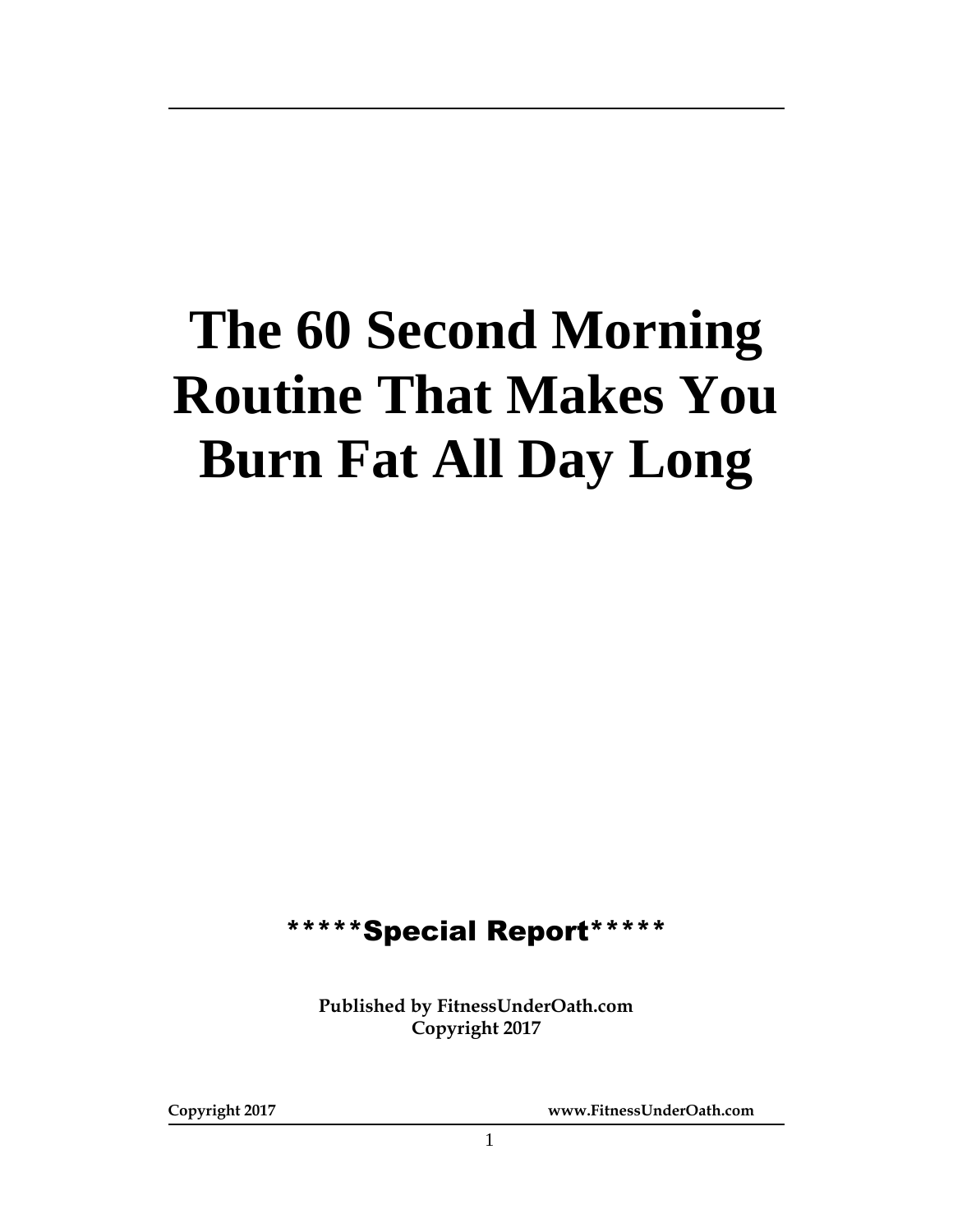### **Bonus Report: The 60 Second Morning Routine That Makes You Burn Fat All Day Long**



If you do this one thing in the morning, it will take just 60 seconds.

But it will help you burn fat all day long.

Here's what this is all about…

In the 1950's, researchers discovered a hormone in your body called "leptin." Since then it's been studied non-stop as this hormone plays a crucial role in fat burning and leanness.

Leptin is primarily released from fat cells and leptin plays a crucial role in regulating appetite, body fat and metabolism.

How It Works

In simple terms, once released by fat cells leptin travels to the brain where it acts upon leptin receptors inside the hypothalamus in inhibit appetite.

In ever simpler terms: *More leptin in your brain makes you eat less.*

In theory, if you simply injected leptin into your body it should make you eat less. In fact, scientists tried that with rats and guess what? They took overweight rats, injected them with additional leptin and the rats immediately started eating less, become more active and got thinner.

Success, right? Well, not so fast. In the 1990's they tried this same experiment with overweight humans. But it didn't work! Turns out in overweight human adults, it's not the level of leptin that is the problem, but rather the leptin RECEPTORS in the brain.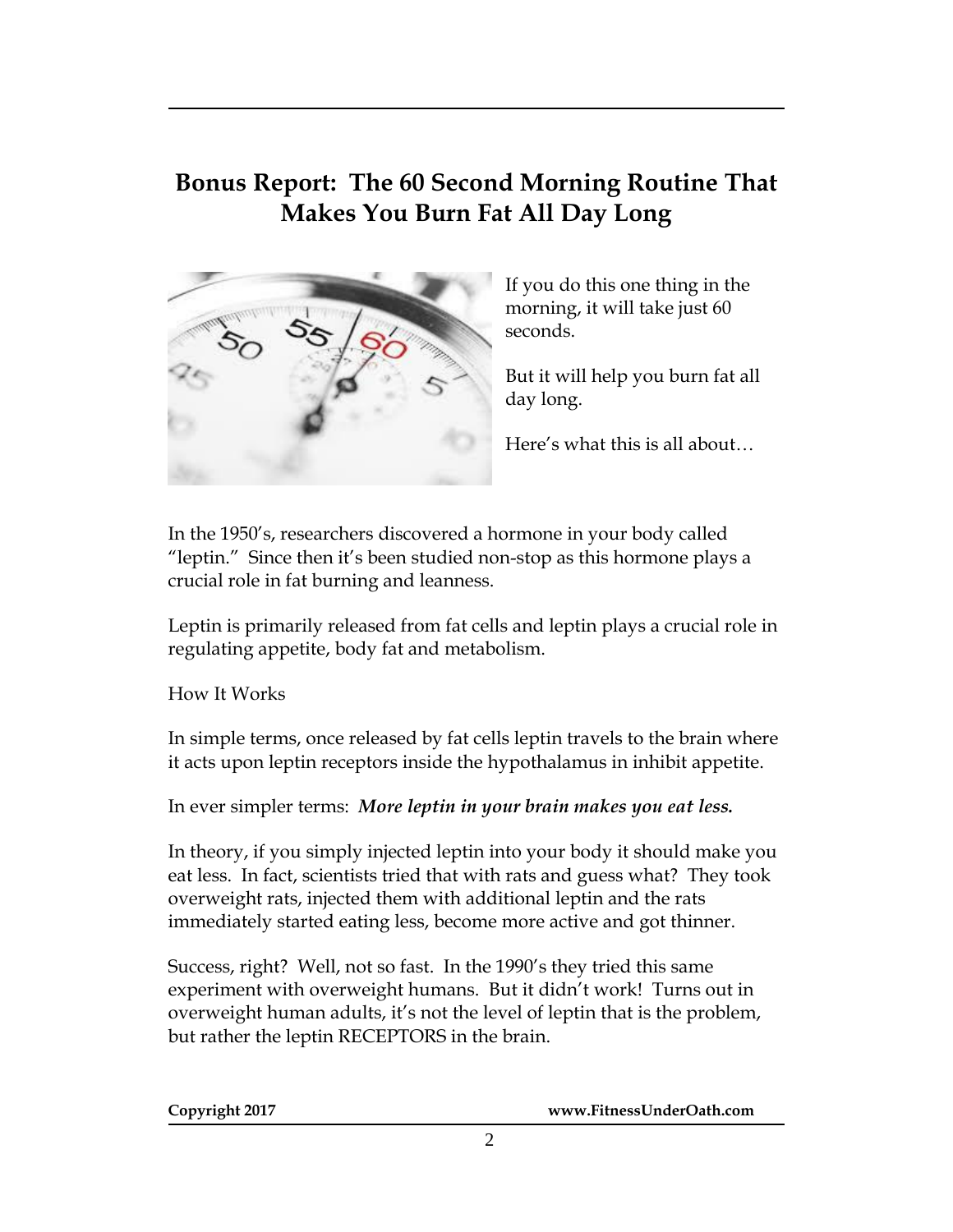In short, if your leptin receptors in your brain are out of balance, increasing leptin won't have the desired effect. And if you're currently carrying excess body fat, there's a good chance your leptin receptors are out of balance.

A Quick Fix?

Researchers were testing sprint training on a group of athletes and found something unusual. Scientist already know that sprint training (exercising as fast and as hard as you can for a very short period of time) can increase heart rate and increase fat burning.

But researchers found that a single 30-second sprint can actually "reset" the leptin receptors in your brain and make you more likely to burn fat for the rest of the day.

Here's The Experiment:

Scientists took a group of adults and had them perform a single "bike sprint" for 30 seconds. This basically means they pedaled as fast as they could for 30 seconds. Then scientist measured leptin levels.

Scientists found that a single 30-second sprint was enough to increase leptin signaling and reset the leptin receptors in your brain.

The 60 Second Morning Routine That Makes You Burn Fat All Day Long

I realize that most people don't have a Wingate bicycle in their bedroom. (A special kind of bike used in the experiment that allows you to adjust the resistance and make it harder to pedal.)

No worries. Here's how to adapt the strategy so you can follow this routine without any equipment.

First, be sure to warm up properly. Some light jogging in place, a few jumping jacks and some easy stretches are just what you need. Rolling out of bed and immediately exercising as hard as you can is recipe for disaster.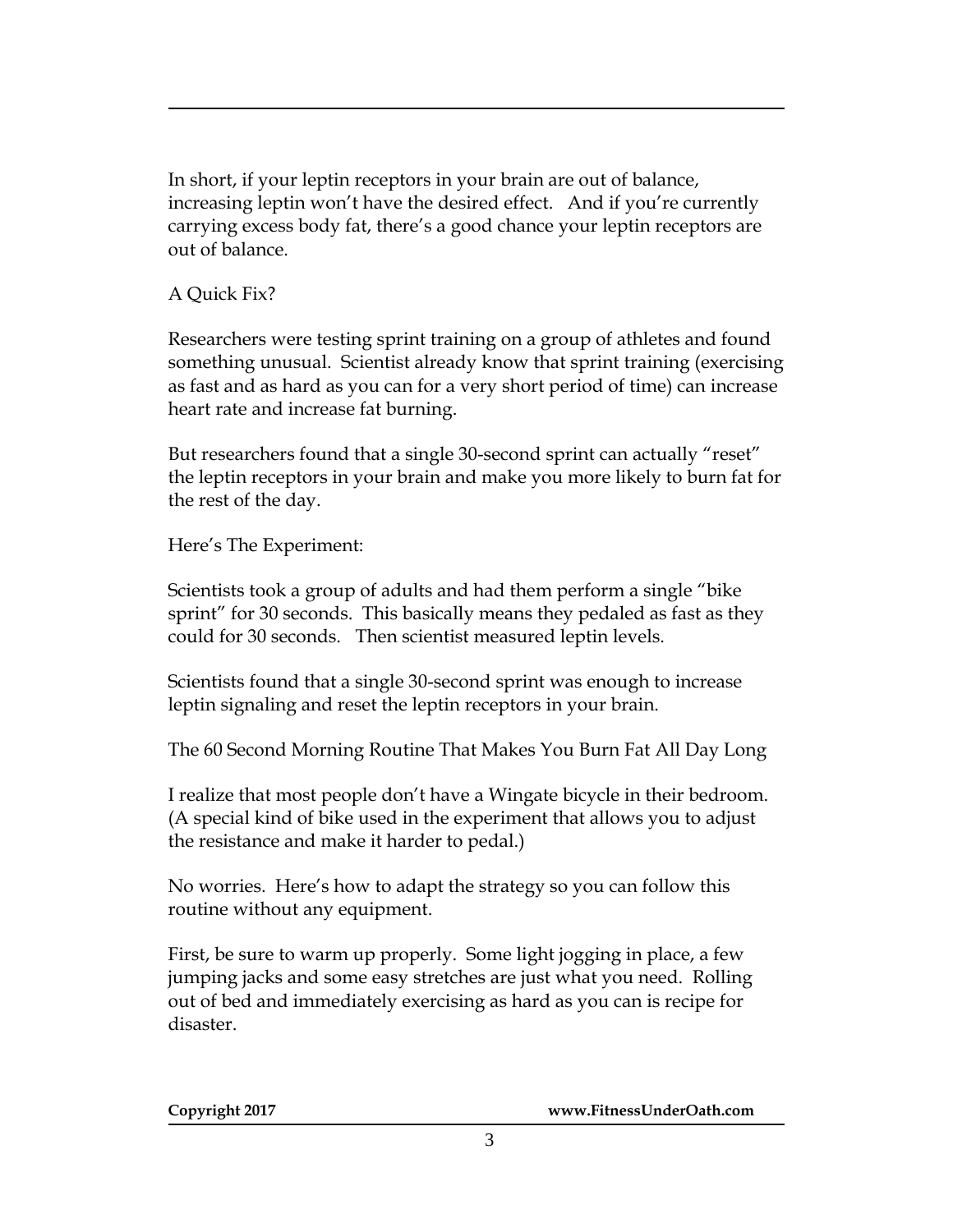Next, perform 60 seconds of either:

- A) [Burpees](http://www.exrx.net/Aerobic/Exercises/Burpee.html)
- B) [Mountain-Climbers](http://www.exrx.net/Aerobic/Exercises/MountainClimber.html)

Personally, I find burpees way too on the knees so I prefer mountainclimbers but both exercises are good. Both exercises are extremely demanding which is exactly what we want for this routine.

Perform the exercise of your choice for just 60 seconds. Go as fast as you can – safely. You only need to do this for 60 seconds and then you're done. Hooray! You won't burn many calories in just 60 seconds but you'll give your body the signal to reset your leptin receptors which can help boost your metabolism and regular your appetite… all leading to increased fat burning over the rest of the day.

One caveat though: The effects of sprinting on leptin are BLUNTED in the presence of insulin. Translation: For this 60-second routine to work, it needs to be performed on an empty stomach – ideally in the morning when you haven't eaten anything overnight.

So there you have it – the 60 second routine that makes you burn fat all day long.

∥∖∤r≠

Matt Marshall [www.FitnessUnderOath.com](http://www.fitnessunderoath.com/)